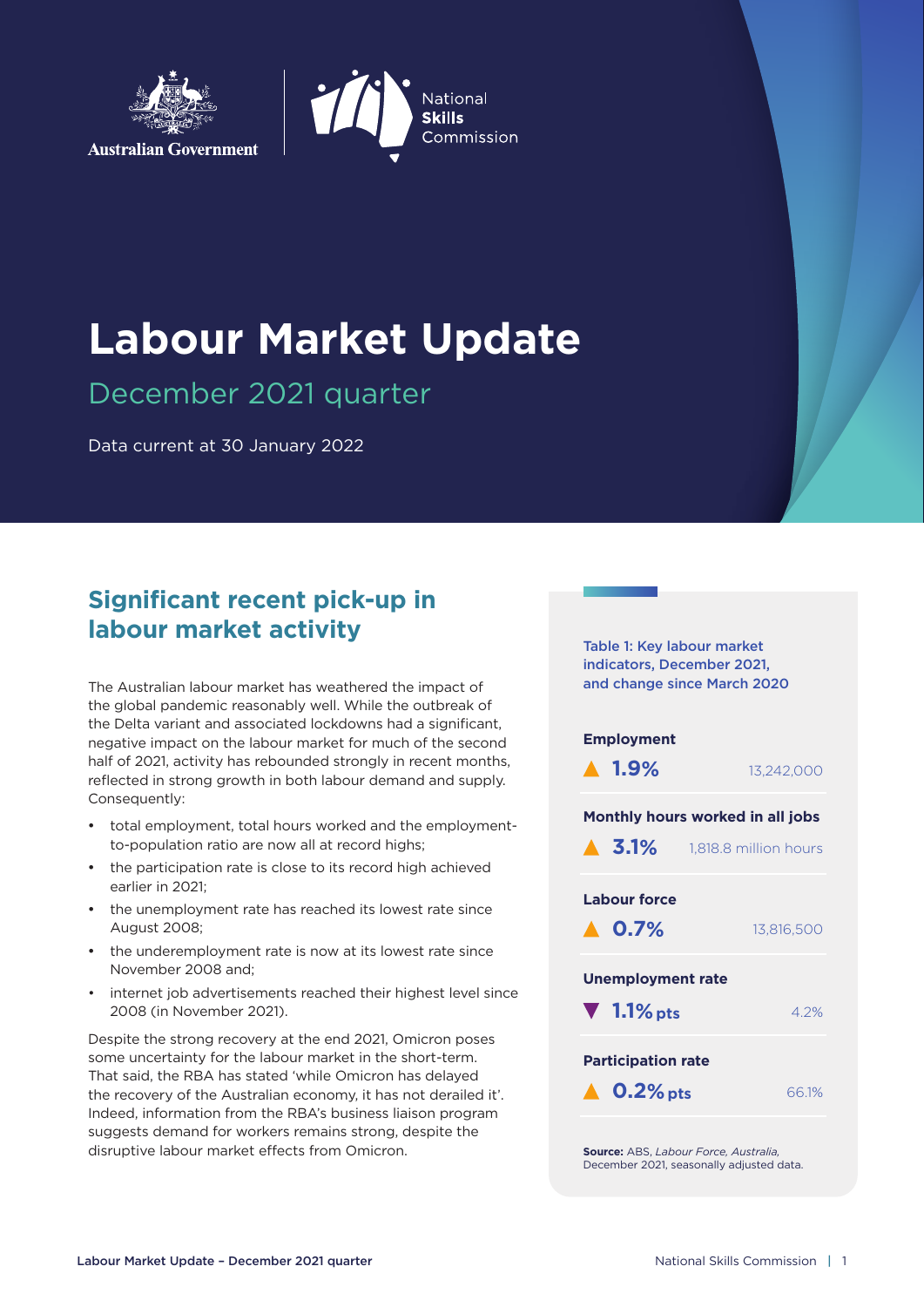# **Strong recent growth in both employment and participation**

The latest available ABS Labour Force Survey figures show that the level of employment increased by 374,900 (or 2.9%) over the 3 months to December 2021, reflecting the end of lockdowns and an easing of restrictions in a number of jurisdictions during the period.

The national unemployment rate fell sharply, from 4.6% in September 2021, to 4.2% in December 2021, the lowest rate recorded since August 2008. The decline in the unemployment rate appears even more remarkable when viewed in the context of the large number of people (324,400) who have entered the labour force since September 2021. This equates to a 1.6 percentage point increase in the participation rate, to 66.1% in December 2021, just below the record high (of 66.3%) achieved prior to the Delta outbreak.

In addition, the employment-to-population (aged 15 and above) ratio rose to 63.3% in December 2021, exceeding the rate last recorded prior to the Global Financial Crisis in 2008, to reach a new record peak (see Figure 1, below).



Figure 1: Employment to population (aged 15 years and above) ratio, December 2001 to December 2021

**Source:** ABS, *Labour Force, Australia*, December 2021, seasonally adjusted data.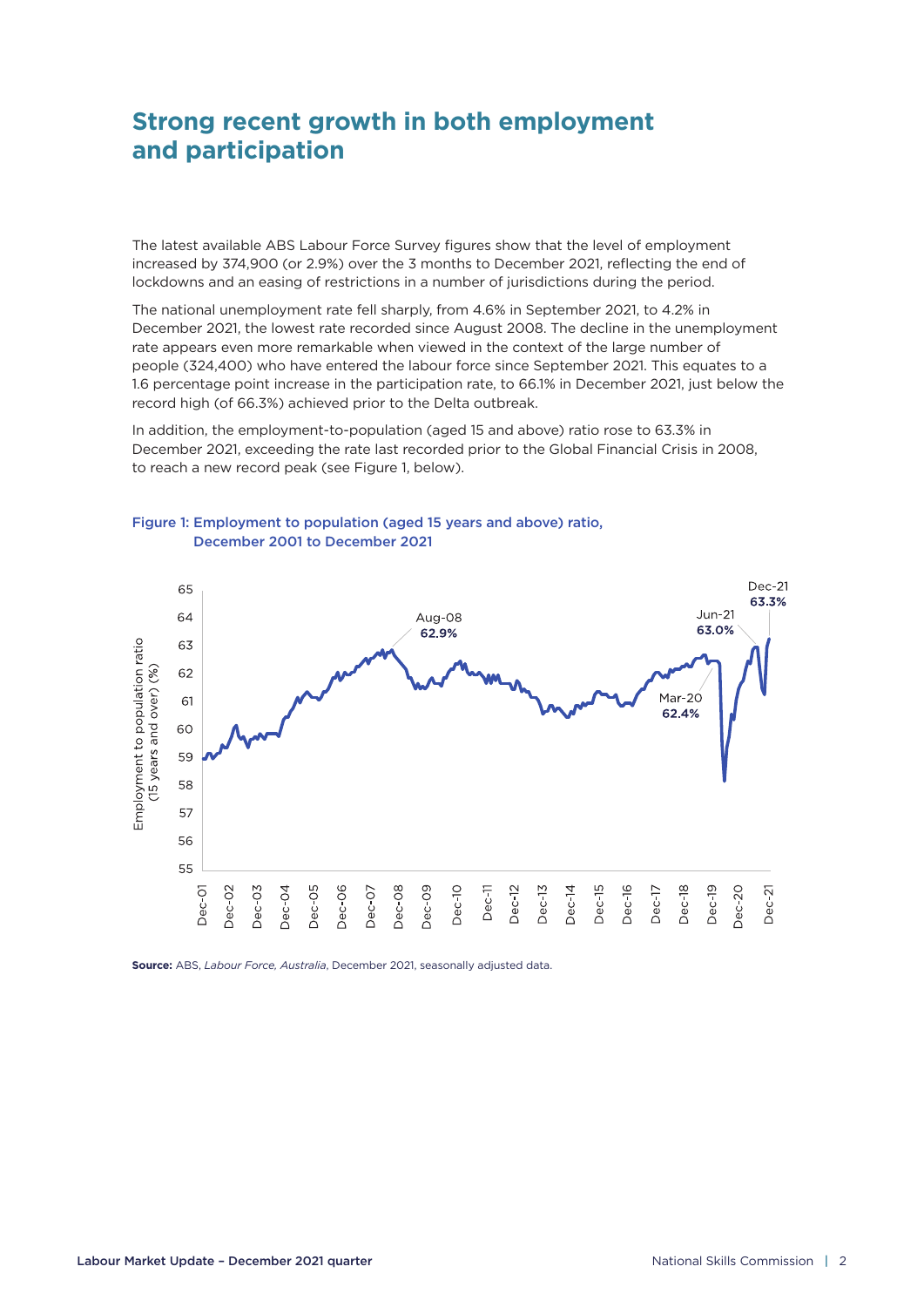As illustrated in Figure 2, below, employment increased in all jurisdictions, except for Tasmania over the 3 months to December 2021. Not surprisingly, New South Wales (up by 230,000 or 5.9%) and Victoria (up by 113,800 or 3.4%) recorded the largest increases in employment over the period, as those states continued to recover from Delta lockdowns.



Figure 2: Change in employment by state and territory, September 2021 to December 2021

**Source:** ABS, *Labour Force, Australia*, December 2021, seasonally adjusted data.

Employment and participation are closely related, with movements in both mirroring one another over a long period of time. Reflecting the recent rebound in these two key labour market indicators, the last 3 months have been characterised by strong growth in both labour demand (with vacancies close to record highs and some skill shortages emerging) and labour supply (see Figure 3, below).





**Source:** ABS, *Labour Force, Australia,* December 2021, seasonally adjusted data.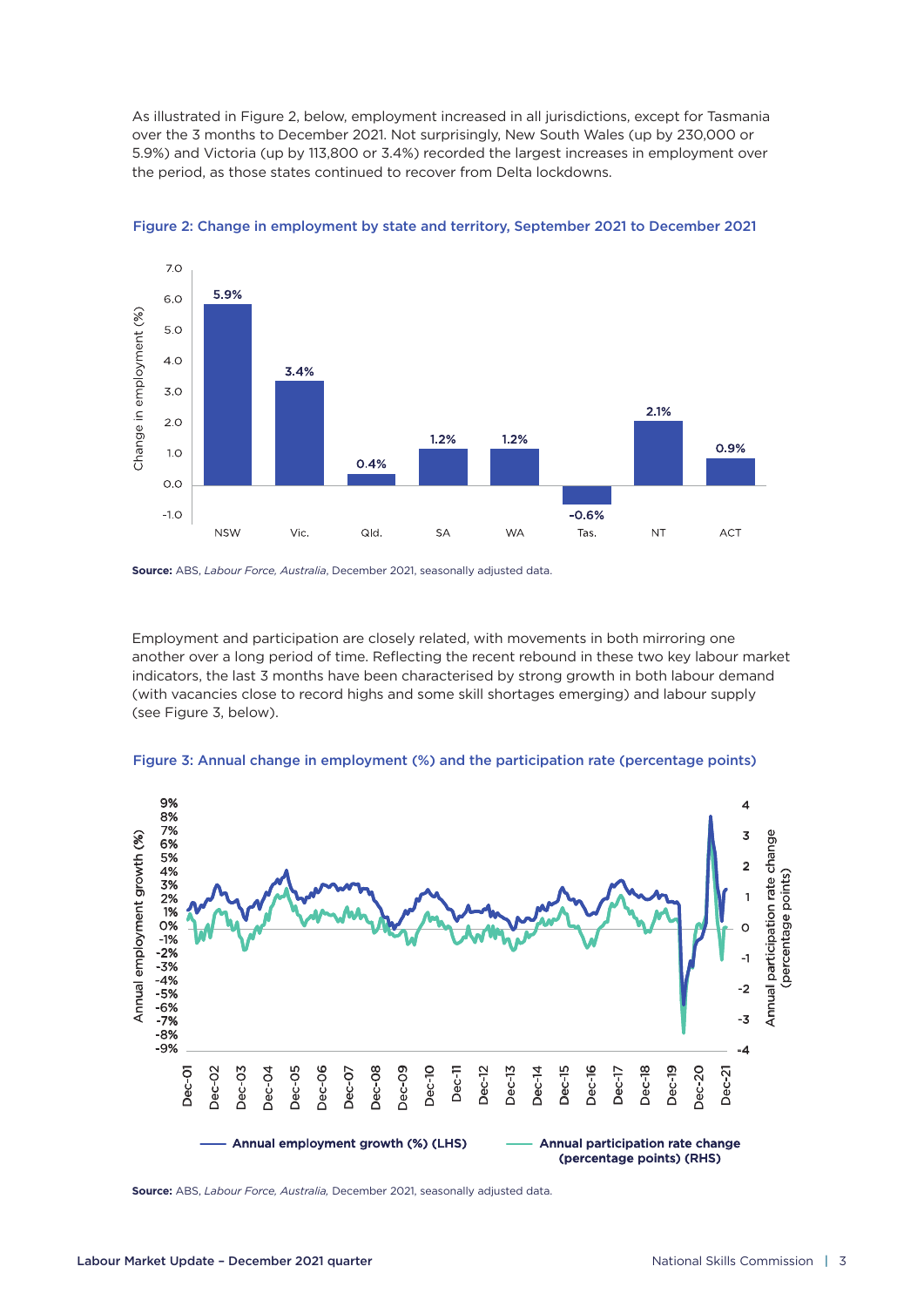# **Contributions to growth in total hours worked have shifted during the pandemic**

Businesses often reduce staff hours as an initial response to a downturn (as well as lockdowns associated with COVID-19 restrictions), rather than laying off staff, particularly if there is considerable uncertainty around the duration of the decline in activity.

The opposite is often true when economic activity rebounds. Nationally, the number of hours people worked increased by 92.1 million hours (or 5.3%) over the 3 months to December 2021 and is now 53.8 million hours (or 3.1%) above the level recorded in March 2020.

It is worth noting that the increase of 3.1% recorded between March 2020 and December 2021 equates to an annualised growth rate of 1.7%, which is only slightly higher than the annualised growth rate recorded over the decade to March 2020 (of 1.5%) and the 1.6% per cent annualised growth rate recorded over the decade to March 2010.

As illustrated in Figure 4, below, the growth in total hours worked since the onset of the pandemic has been driven by factors different from those recorded in the two decades prior. For instance, between March 2020 and December 2021, growth in the population aged 15 years and over has only contributed slightly to the growth in total hours worked (due, primarily, to closed borders), while other labour market indicators, such as an increase in the participation rate (and a decline in the unemployment rate), have improved over the same period. Encouragingly, hours worked per person has made a sizeable contribution towards growth in hours worked since March 2020, due to stronger growth in *full-time employment* compared with part-time employment over the period. Conversely, the 20 years prior to COVID-19 were marked by much stronger growth in part-time employment, which led to reductions in average hours worked per person over that period.



#### Figure 4: Decomposition of percentage change in total hours worked

**Source:** ABS, *Labour Force, Australia*, December 2021, seasonally adjusted data.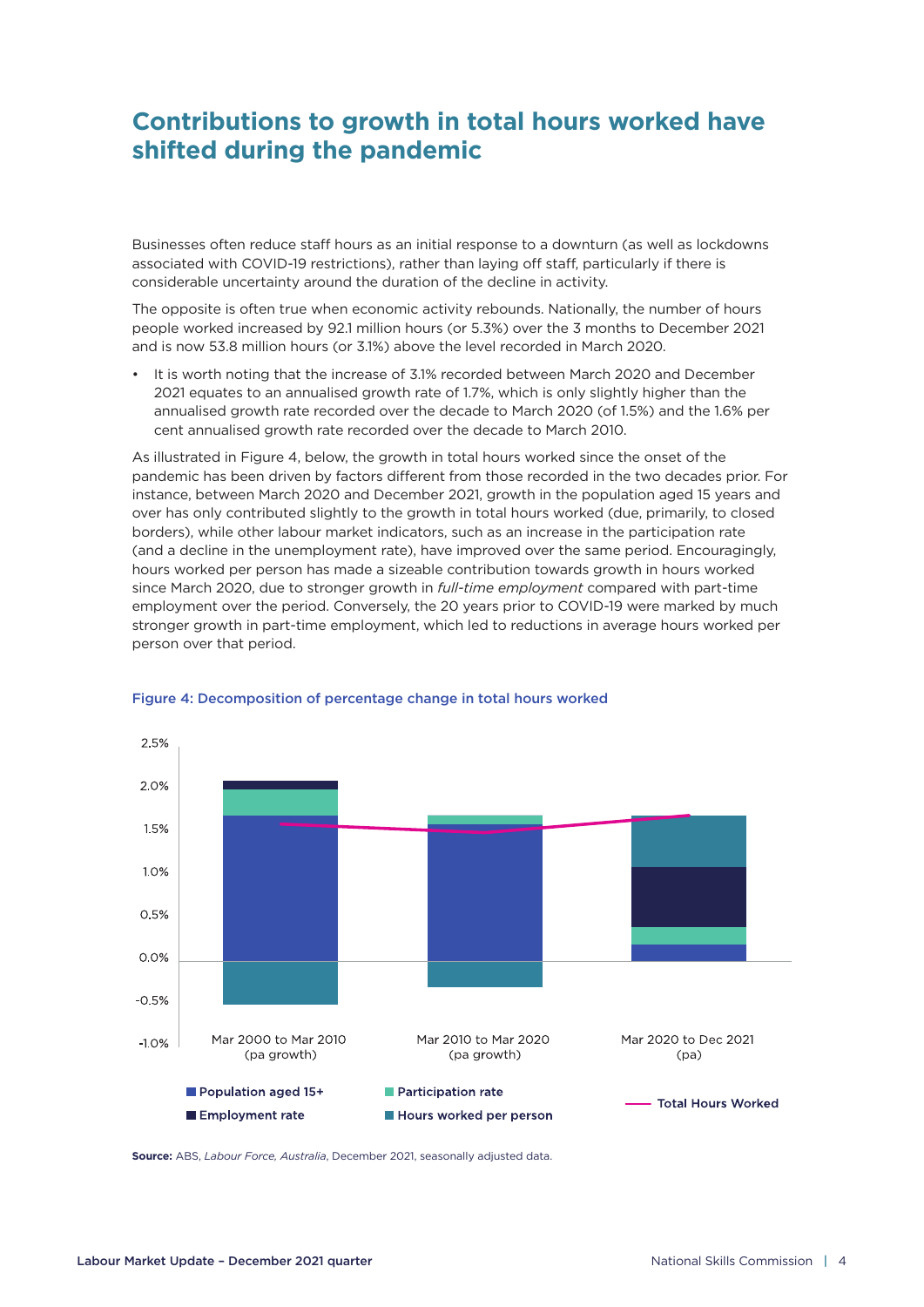Reflecting the rebound in labour market activity following the end of the Delta lockdowns, the number of people who worked zero hours for economic and 'lockdown-related' reasons<sup>1</sup> declined by 362,700 (or 81.0%) over the 3 months to December 2021, to stand at 85,000. As could be expected, the 'effective unemployment rate<sup>2</sup>' rose considerably following the outbreak of the Delta variant, reflecting the contraction in employment associated with lockdowns, and the fact that many people left the labour force as restrictions were implemented and school closures occurred. Indeed, the effective unemployment rate rose to 9.8% in September 2021, before declining sharply, to 4.4% in December 2021, as restrictions eased, people returned to the labour force and/or increased their hours of work - see Table 2, below.

|                                                          | <b>Actual</b><br>unemployment rate<br>$(*)$ | <b>Effective</b><br>unemployment rate<br>$(\%)$ |  |
|----------------------------------------------------------|---------------------------------------------|-------------------------------------------------|--|
| May 2021<br>(prior to the outbreak of the Delta variant) | 5.1                                         | 5.1                                             |  |
| June 2021                                                | 4.9                                         | 6.5                                             |  |
| September 2021                                           | 4.6                                         | 9.8                                             |  |
| December 2021                                            | 4.2                                         | 4.4                                             |  |

#### Table 2: Actual and effective unemployment rates, May, June, September, and December 2021

**Source:** ABS, *Labour Force, Australia*, December 2021, seasonally adjusted data and NSC estimates

<span id="page-4-0"></span>1 Economic and 'lockdown-related' reasons comprises people whose stated reason for working zero hours was "No work, not enough work available, or stood down" and "Worked fewer hours than usual for other reasons".

<span id="page-4-1"></span><sup>2</sup> The effective unemployment rate takes into account those working zero hours for economic and lockdown-related reasons as well as those who have left the labour force since May 2021.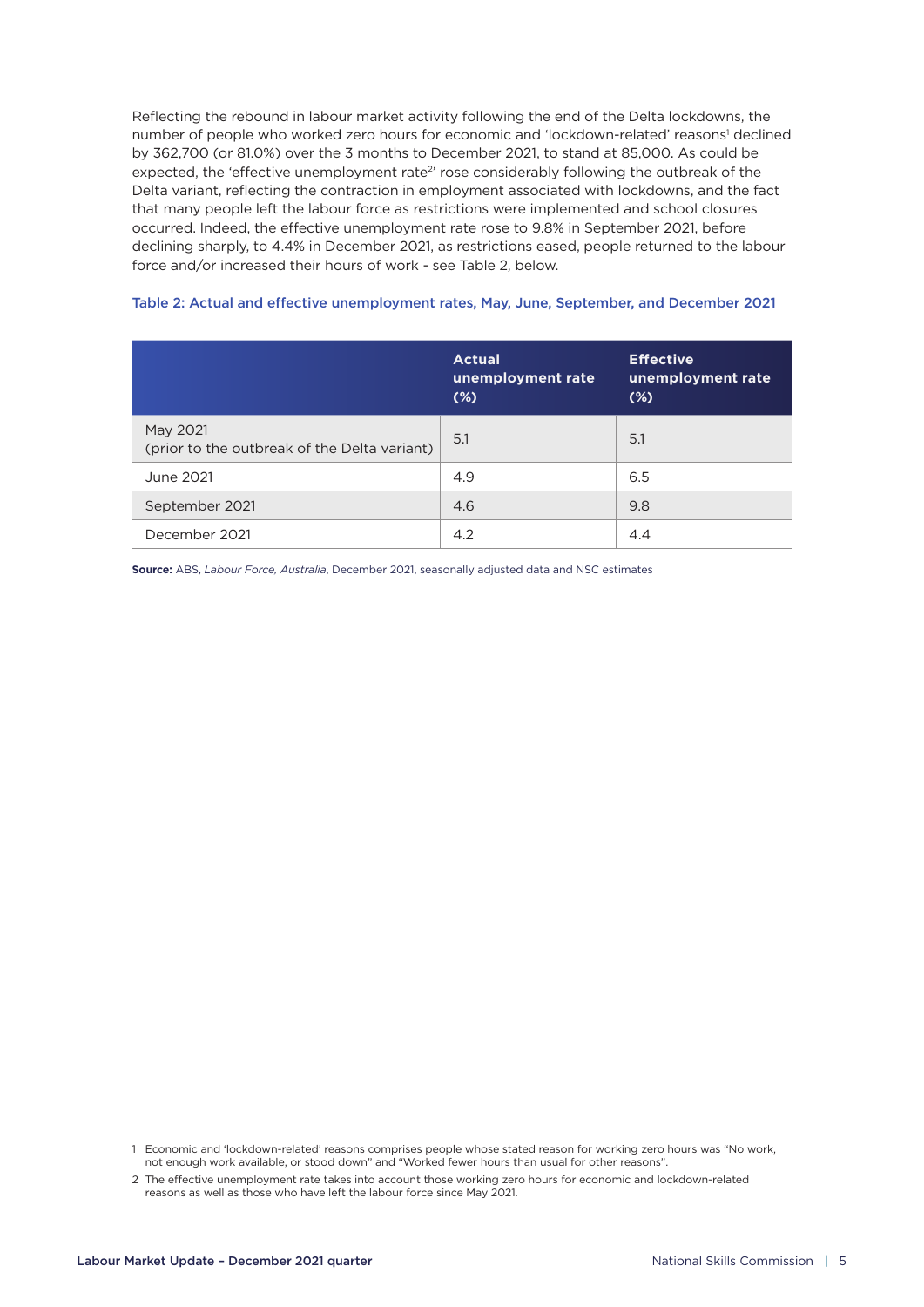# **Employment growth has varied considerably across industries, occupations and skill levels during the pandemic**

ABS Labour Force Survey data for November 2021 (the most recent available data) show that employment rebounded strongly across a number of sectors and exceeds pre-COVID-19 levels in 11 of the 19 main industry groups.

Figure 5 shows that during the pandemic, Health Care and Social Assistance, Public Administration and Safety, Professional, Scientific and Technical Services and Financial and Insurance Services made the largest contributions to employment growth. The largest falls in employment were recorded in Accommodation and Food Services, Manufacturing, Construction and Wholesale Trade.



#### Figure 5: Employment growth by industry ('000), August 2021 to November 2021

**Source:** ABS, *Labour Force, Australia,* detailed, November 2021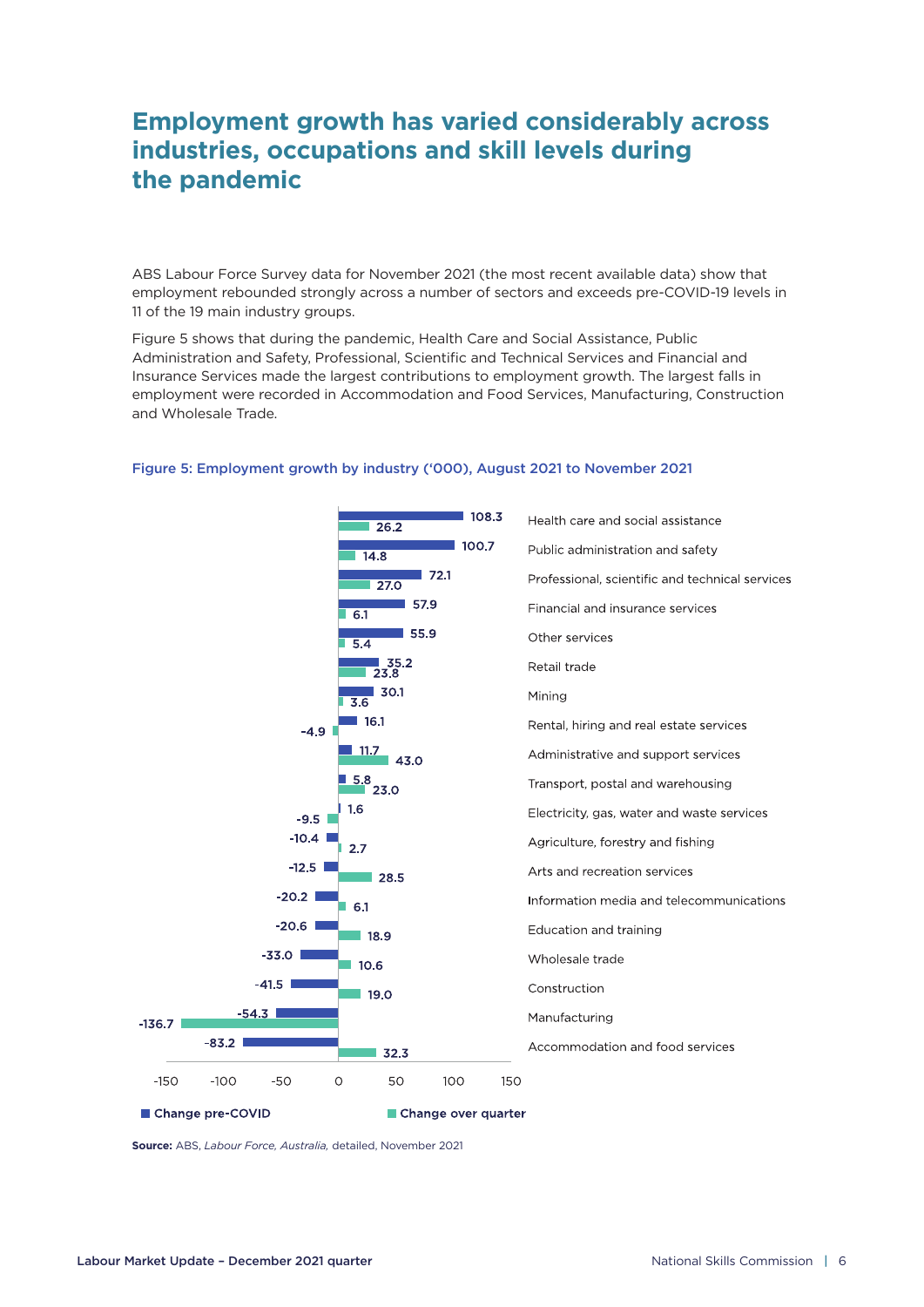Employment in Skill Level 1 and 2 Occupations has increased despite the pandemic, with employment for Skill Level 1 Occupations increasing by 315,400 (or 7.5%) and Skill Level 2 Occupations increasing by 20,300 (or 1.3%) since February 2020. By comparison, employment for Skill Levels 3, 4 and 5 Occupations has fallen by 208,400 (or 2.9%) over the COVID-19 period.

The largest decreases in employment since February 2020 were recorded for Skill Level 5 Occupations (down by 135,200, or 6.6%), followed by Skill Level 4 Occupations (38,900, or 1.2%) and Skill Level 3 Occupations (34,400 or 1.8%).

As Figure 6 shows, these employment growth trends are contrary to the percentage growth in job advertisements during the pandemic (where the lower Skill Levels have grown the most). In this regard, it is important to separate short-term job demand post lockdowns from more enduring skills shortages.





**Source:** ABS, *Labour Force, Australia,* Detailed, November 2021 and NSC, *Internet Vacancy Index,* December 2021

Since February 2020, employment has decreased in 171 of the 358 detailed occupation groups (or 48%), increased in 180 (50%), and remained steady in 7 (2%).

Seven of the ten occupations with the largest increases in employment since February 2020 were in Skill Level 1. These include Human Resource Managers (up by 46,700 or 65.6%), General Managers (38,900 or 80.5%), Database and Systems Administrators, ICT Security Specialists (35,100 or 88.4%) and Software and Applications Programmers (29,500 or 23.3%), reflecting the strong growth in the Professionals group over the period.

The three occupations which were in other Skill Levels included Storepersons (up by 47,400, Skill Level 4; which recorded the largest increase across all Skill Levels), Aged and Disabled Carers (40,500, Skill Level 4), and Other Hospitality, Retail and Service Managers (32,000, Skill Level 2).

The largest decrease in employment since February 2020 was recorded for General Clerks (down by 55,800 or 16.8%), followed by Chefs (32,100 or 28.4%), Bank Workers (27,900 or 48.6%), Information Officers (26,100 or 30.5%) and Truck Drivers (22,800 or 11.6%).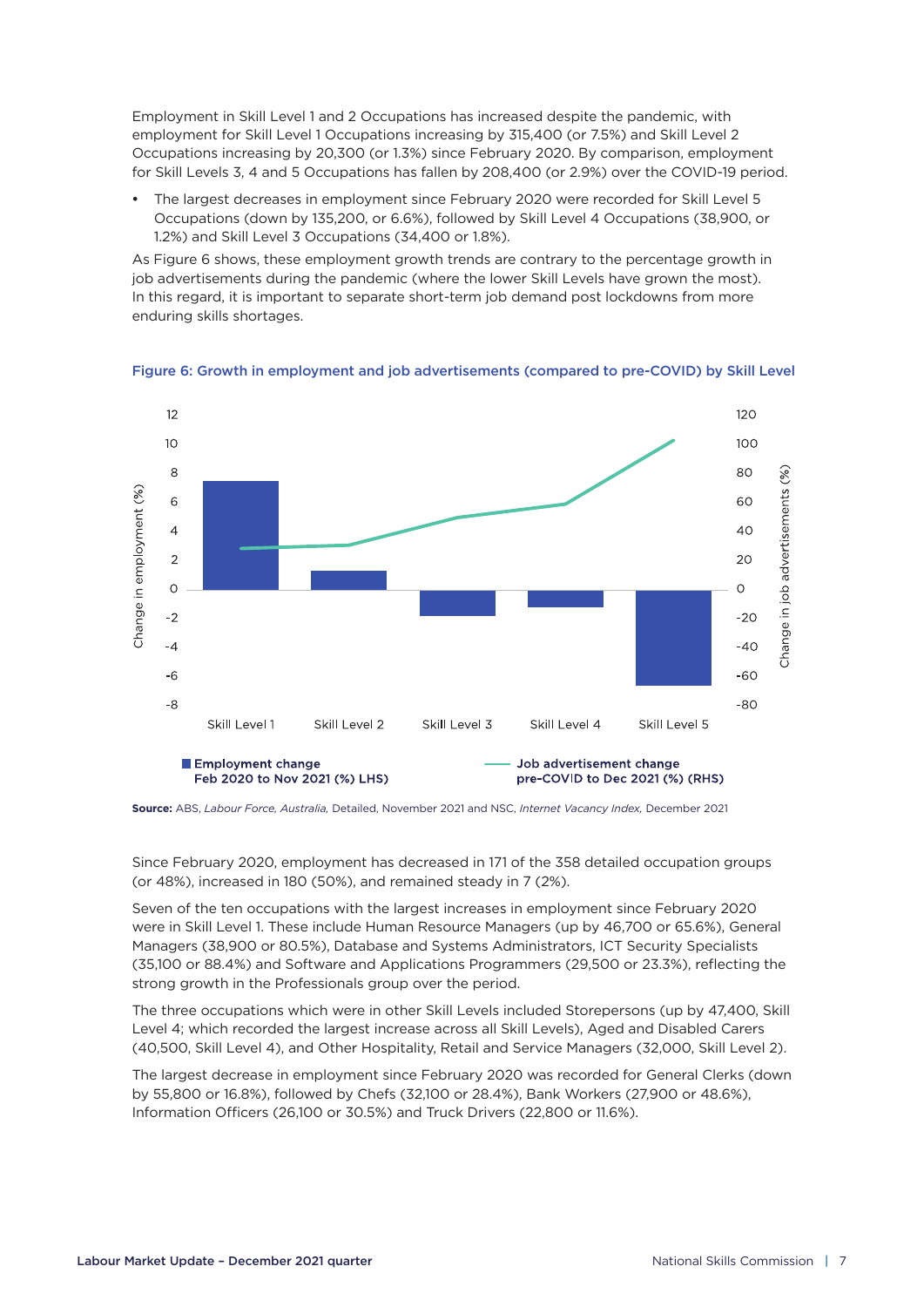### **Labour demand - a rise in job advertisements was observed across a larger proportion of employers**

Job advertisements, captured in the NSC's Internet Vacancy Index (IVI) data, recovered quickly and strongly after initially falling by 56.5% (or 89,500 job advertisements) between February 2020 and April 2020, in seasonally adjusted terms. Figure 7 shows that job advertisements reached their highest levels since 2008 in October and December 2021, before declining by 2.5% (or 6,200) in December, to stand at 245,600. The level of recruitment activity remains significantly elevated compared to pre-COVID levels<sup>3</sup>, with job advertisements up by 46.0% (or 77,400 job advertisements). The December result brought the total number of online job advertisements for 2021 to 2,764,800, the highest annual level since 2008.

Recent trends in ABS Job Vacancies data reflect similar movements to the IVI data. The most recent ABS data recorded 396,100 job vacancies in the November 2021 quarter<sup>[4](#page-7-1)</sup>, representing an increase of 62,000 job vacancies (or 18.5%) over the quarter. Over the same period (August 2021 to November 2021), the IVI recorded an increase of 14.8% in job advertisements.



#### Figure 7: Internet Vacancy Index job advertisements and unemployment rate, January 2006 to December 2021

**Source:** ABS, *Labour Force, Australia*, December 2021 and NSC, *Internet Vacancy Index*, December 2021

<span id="page-7-0"></span>3 Pre-COVID-19 job advertisement levels are defined as the 12-month average in the seasonally adjusted IVI series to February 2020.

<span id="page-7-1"></span>4 ABS, *Job Vacancies, Australia*, November 2021, seasonally adjusted data.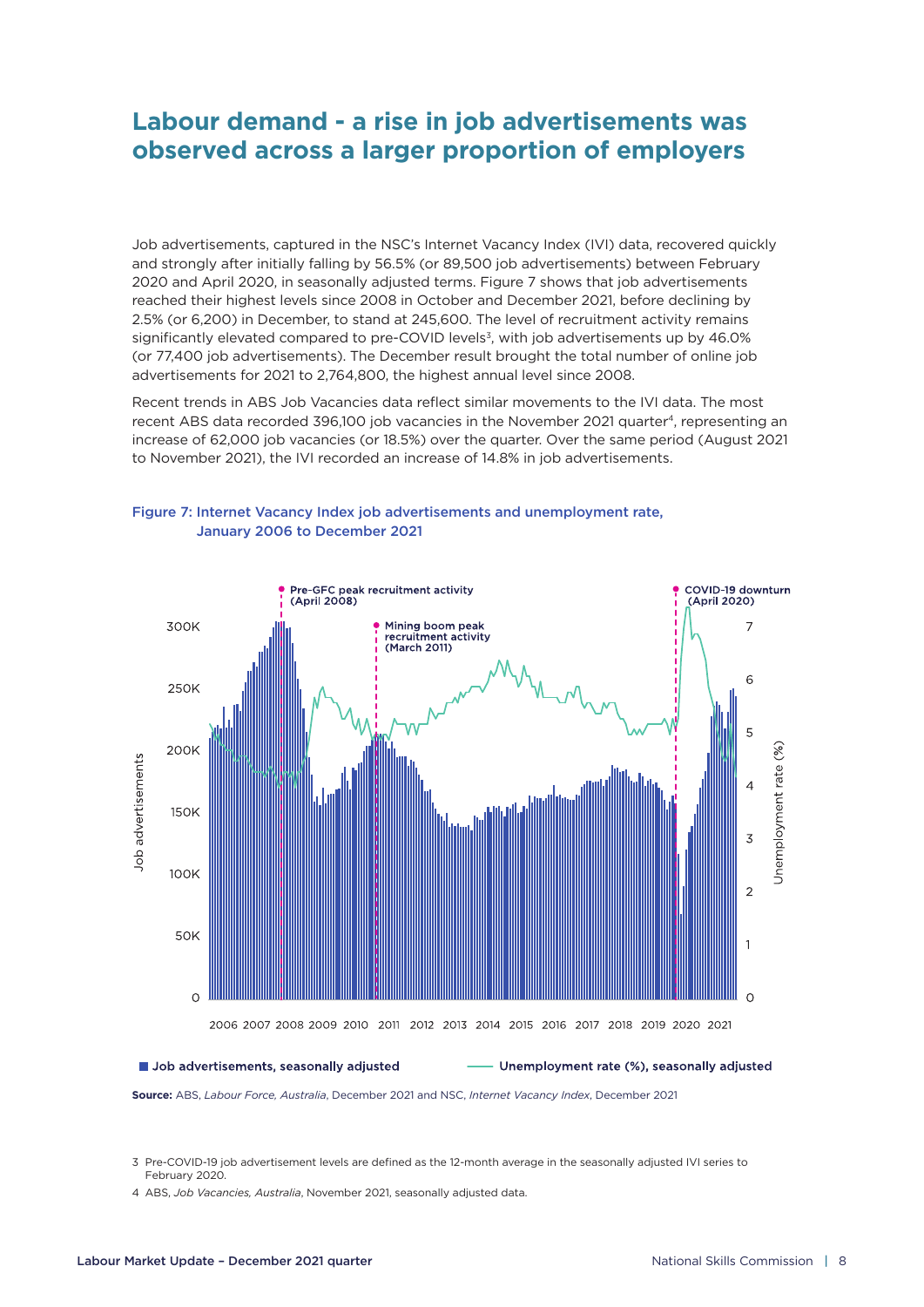Recent results from the NSC's Recruitment Experiences and Outlook Survey (REOS) reinforce the strength of labour demand suggested by growth in internet job advertisements.

Figure 8 shows that the proportion of employers recruiting (currently or in the past month) stood at 51% in December 2021, the highest level recorded since the survey commenced in June 2020 and an increase of 15 percentage points since September 2021. Over this same period the recruitment rate in Capital cities (48%) and rest-of-state areas (55%) increased by 12 and 19 percentage points respectively.





**Source:** NSC, *Recruitment Experiences and Outlook Survey,* December 2021

Turnover remains the primary reason for employers to recruit, with 57% of employers recruiting for turnover only and a further 10% recruiting for a mix of both turnover and new roles.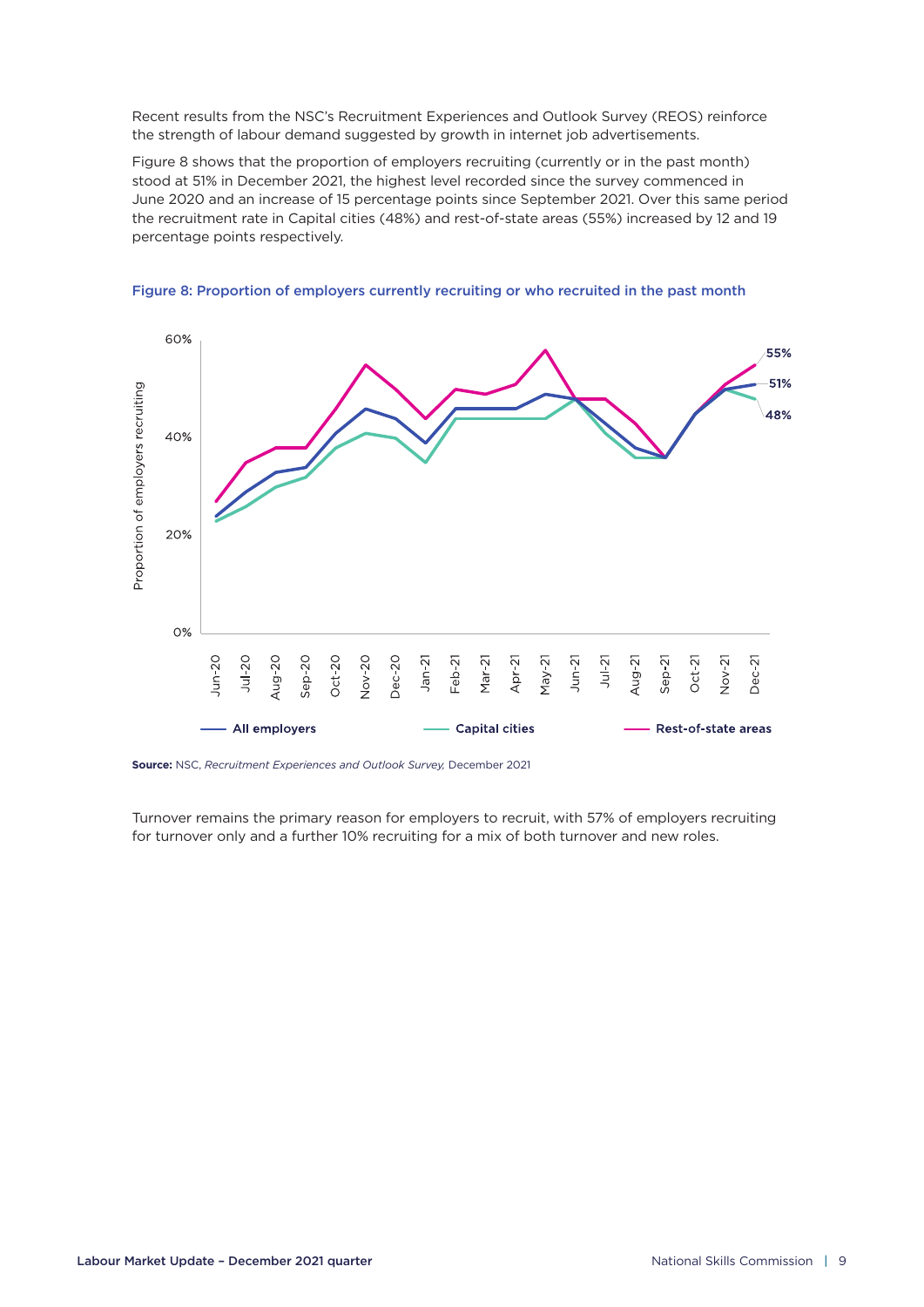### **Recent months have seen growth in both labour demand and employers' difficulty filling vacancies**

Over 2021 the growth in labour demand as recorded by IVI and REOS has also seen an increase in the proportion of recruiting employers who have reported difficulty filling their vacancies. Figure 9 shows that the surge in online job ads in early 2021, and again more recently since August 2021, is reflected in increases in the recruitment difficulty rate during those periods.





**Source:**: NSC, *Recruitment Experiences and Outlook Survey,* December 2021; *Internet Vacancy Index,* December 2021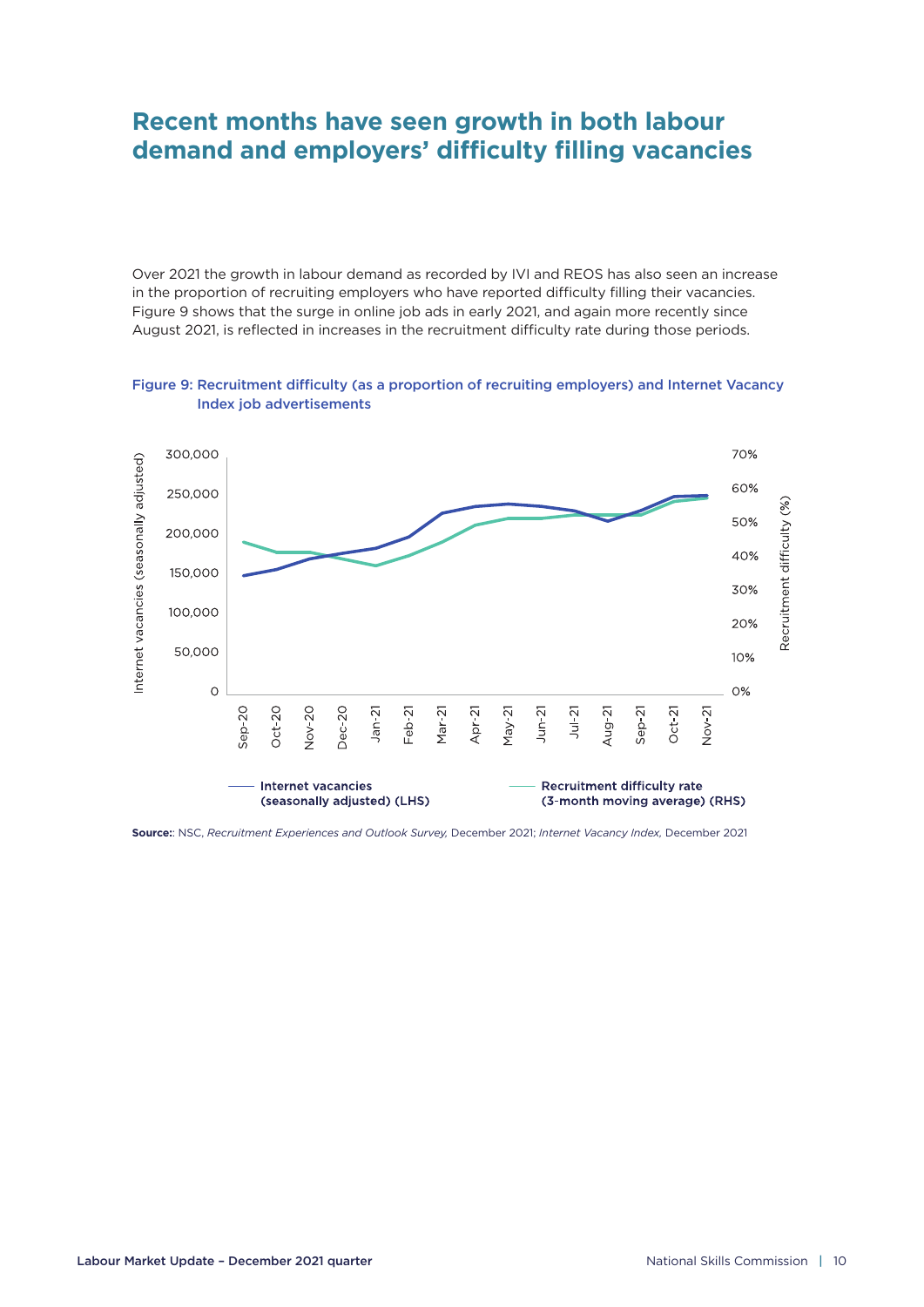# **Recent growth in labour demand is sharpest in regional areas – but the majority of overall activity remains in capital cities**

The majority of recruitment activity remains concentrated in capital cities despite average job advertisement growth in regional areas (of 73.4% compared to pre-COVID levels) outpacing capital cities (35.7% compared to pre-COVID levels). December 2021 IVI data show 73.9% of all job advertisements were recorded in capital cities.

Figure 10 shows that recruitment difficulty (for recruiting employees) increased sharply during October and November, before easing in December to 57% of recruiting employers (representing 29% of total employers).



Figure 10: Recruitment difficulty by region type (as a proportion of recruiting employers)

**Source:** NSC, *Recruitment Experiences and Outlook Survey*, December 2021.

Figure 11 shows that recruitment difficulty (for employers who are recruiting) has become more common in rest-of-state areas over recent years, with notable increases occurring from 2016 to 2018, and from 2019 to 2020. The first time that recruitment difficulty in rest-of-state areas exceeded that recorded for capital cities was in 2020.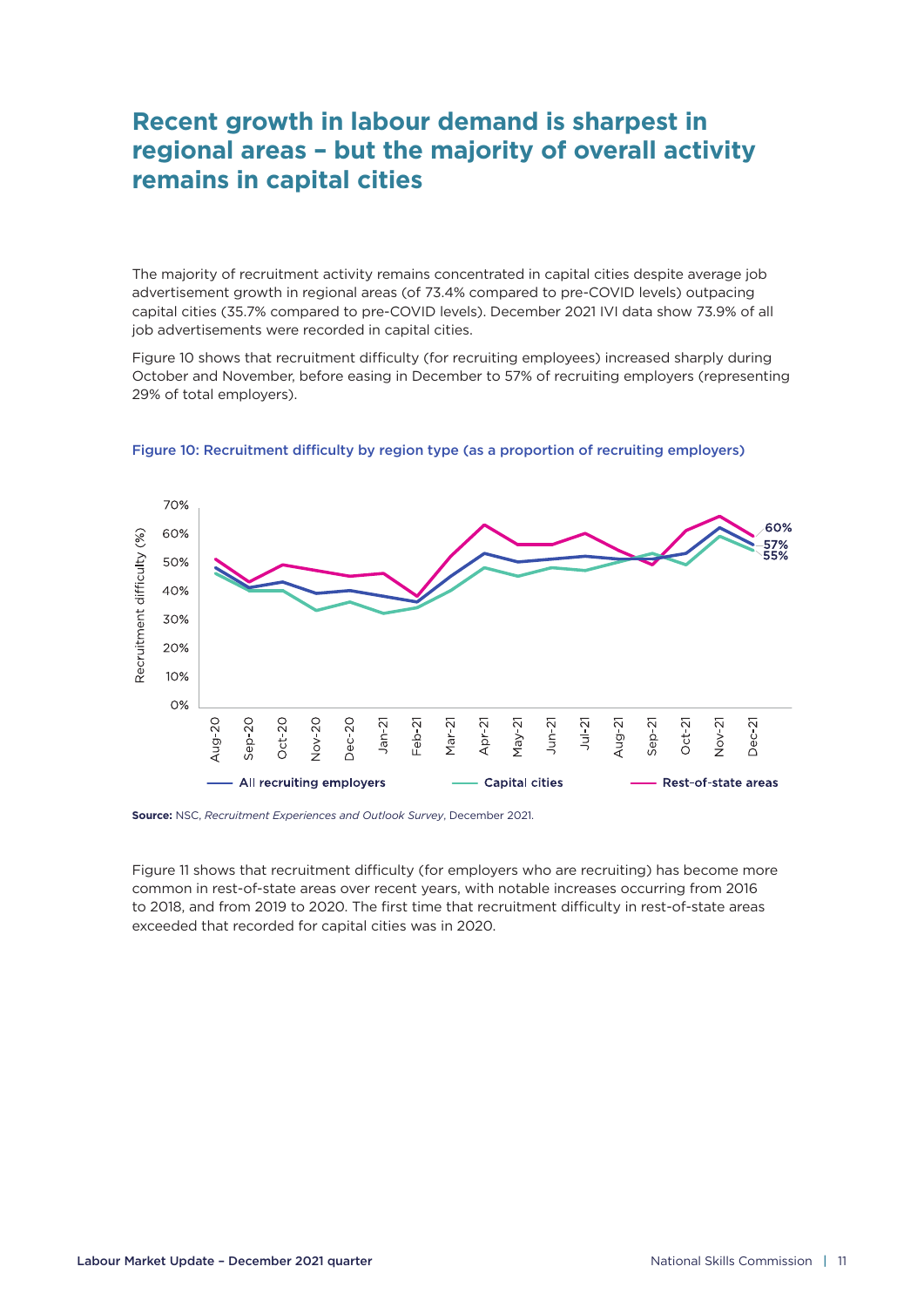

#### Figure 11: Proportion of recruiting employers who experienced difficulty with their most recent recruitment, 2016 to 2021

**Source:** NSC, *Survey of Employers' Recruitment Experiences* (2016-2019), *Recruitment Experiences and Outlook Survey* (2020-2021)

\*2020 data covers the period from 10 August 2020 (when collection began again) to 18 December 2020. As a result, it does not reflect recruitment conditions at the height of the restrictions that were put in place in response to the pandemic.

That said, when employers have recruitment difficulty it does not mean that their vacancies are going unfilled. It is important to separate short-term recruitment difficulty from more enduring challenges in filling vacancies.

This is shown in Figure 12 below, which is a visual representation of the distribution of employers recruiting, having recruitment difficulty, and reporting unfilled vacancies. It shows that in capital cities, 43% of employers were currently recruiting or had recruited in the month prior to being surveyed. Around half (49%) of these recruiting employers experienced difficulty filling their vacancies. Of the employers that had recruitment difficulty:

- 43% had filled all their vacancies at the time of the survey
- 20% had unfilled vacancies for less than a month
- 37% had unfilled vacancies for more than a month.

Note that while 37% of employers who had difficulty had unfilled vacancies for more than a month, this represents 8% of all employers in capital cities.

By comparison, in rest-of-state areas 48% of employers recruited in the previous month, with 56% of these employers reporting difficulty finding staff. Of the employers that had difficulty, 40% had unfilled vacancies for more than a month at the time of the survey, which equates to 11% of all employers in rest-of-state areas.



#### Figure 12: Breakdown of employer recruitment decisions and outcomes – capital cities

**Source:** NSC, *Recruitment Experiences and Outlook Survey*, 2021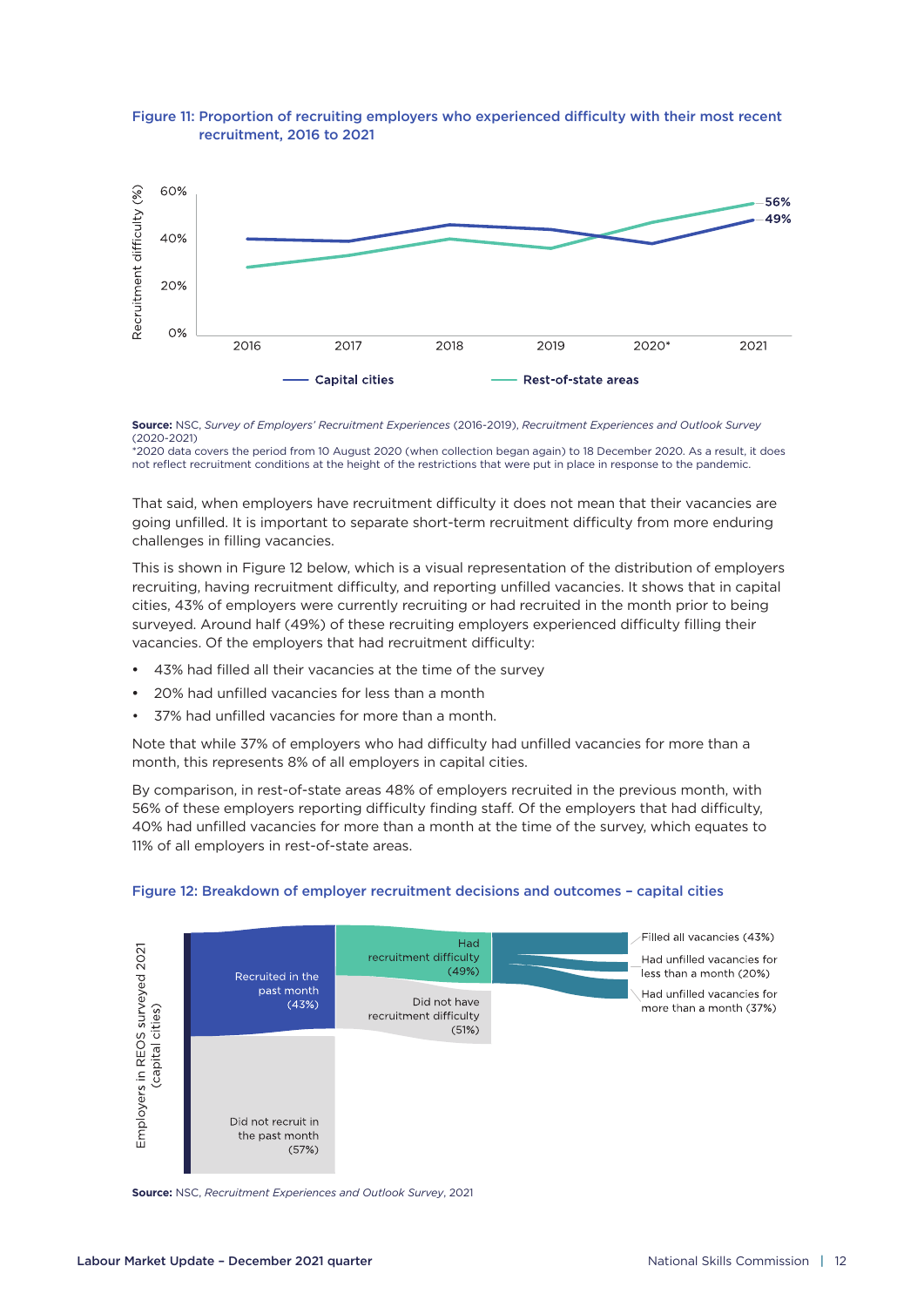That said, results from the NSC's Survey of Employers who have Recently Advertised (SERA) highlight that increased recruitment difficulty is having some impact on the filling of job vacancies. Figure 13 shows that over the year to December 2021, employers:

- filled a smaller proportion of advertised vacancies (59%, compared with 65% in 2020)
- attracted fewer applicants (12.5 per vacancy, compared with 14.2)
- considered fewer applicants to be suitable (2.4 applicants per vacancy in 2021, compared with 3.0) with respect to the qualifications, skills and experience they had to do the job.

SERA data also suggests that the labour market tightened more during 2021 for both Professionals and Technicians and Trades Workers than was the case for the labour market overall, with employers filling a smaller proportion of advertised vacancies across both occupation groups compared with the previous year.

Figure 13: Proportion of vacancies filled (%), average number of applicants and suitable applicants per vacancy (no.), 2020 and 2021



**Source:** NSC, *Survey of Employers who have Recently Advertised*, December 2021.

Over the year to December 2021, nearly 80% of employers required a qualification for applicants to be considered for their advertised role – most commonly a Bachelor degree or a Certificate III/IV. Despite this, around 60% of all qualified applicants were considered unsuitable. Employer feedback indicates that these applicants commonly lacked experience, did not possess the specific technical skills required, presently poorly at the job interview or lacked the communication skills needed.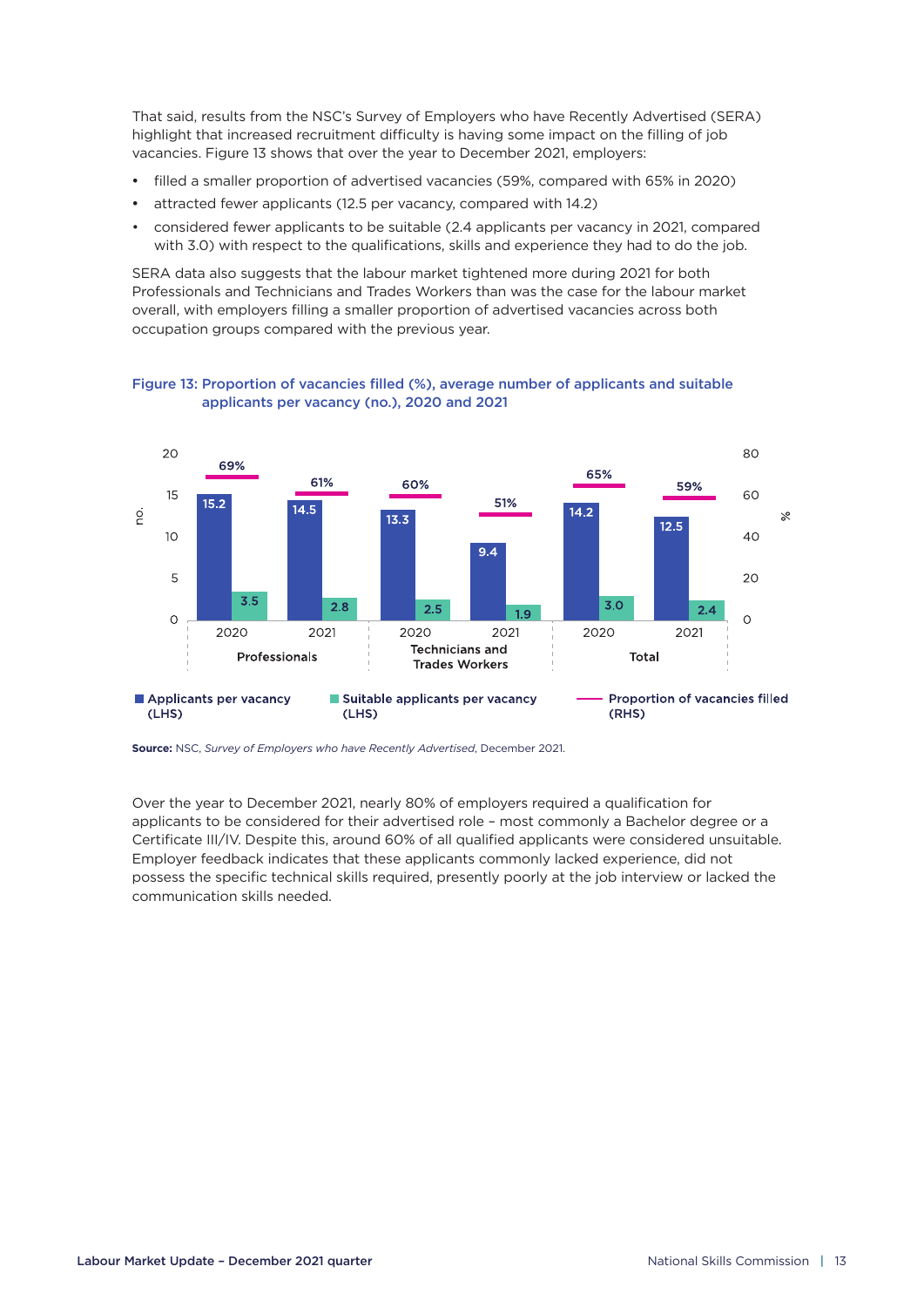# **Overall labour demand and recruitment difficulty remain highest for the higher skill levels**

Some of the recent trends in the percentage growth (or in some cases, decline) of IVI job advertisements should be viewed in the context of overall job advertisement volumes and employment growth.

For example, trends for the month of December 2021 showed that Skill Level 1 occupations (commensurate with a Bachelor degree or higher) recorded the largest decrease (down by 3.9% or 3,500 job advertisements), followed by Skill Level 2 occupations (commensurate with an Advanced Diploma or Diploma) (3.7% or 950 job advertisements) and Skill Level 4 occupations (commensurate with a Certificate II or III level) (1.2% or 800 job advertisements). Similarly, the percentage level of job advertisement growth compared to pre-COVID is lowest for Skill Level 1 (up by 28.6%) and highest for Skill Level 5 (up by 103.2%).

However, as Table 3 below highlights, Skill Level 1 remains by far the most frequently advertised (making up just over one-third of all advertisements) and has seen employment growth of 7.5% during the pandemic (see Figure 6 above).

|                                                         | <b>Monthly</b><br>change<br>$(\%)$ | <b>Monthly</b><br>change<br>(no.) | Pre-<br><b>COVID</b><br>change<br>$(\%)$ | Pre-<br><b>COVID</b><br>change<br>(no.) | <b>Number</b><br>of job<br><b>adverts</b> |
|---------------------------------------------------------|------------------------------------|-----------------------------------|------------------------------------------|-----------------------------------------|-------------------------------------------|
| Skill Level 1 - Bachelor degree<br>or higher            | $-3.9%$                            | $-3.500$                          | 28.6%                                    | 19,200                                  | 86,500                                    |
| Skill Level 2 - Advanced<br>Diploma or Diploma          | $-3.7\%$                           | -950                              | 30.9%                                    | 5,900                                   | 25,000                                    |
| Skill Level 3 - Certificate IV<br>or III* (Skilled VET) | 0.8%                               | 290                               | 49.9%                                    | 11,900                                  | 35,700                                    |
| Skill Level 4 - Certificate II<br>or III                | $-1.2%$                            | -800                              | 59.2%                                    | 24,600                                  | 66,000                                    |
| Skill Level 5 - Certificate I or<br>secondary education | $-0.2%$                            | $-60$                             | 103.2%                                   | 17,100                                  | 33,600                                    |
| Australia                                               | $-2.5%$                            | $-6,200$                          | 46.0%                                    | 77,400                                  | 245,600                                   |

#### Table 3: Internet Vacancy Index job vacancies by Skill Level – December 2021

The skill level of an occupation is based on the level of educational attainment/experience normally required to work in the occupation according to the Australian and New Zealand Standard Classification of Occupations (ANZSCO). \*Includes at least two years of on-the-job training.

**Source:** NSC, *Internet Vacancy Index*, December 2021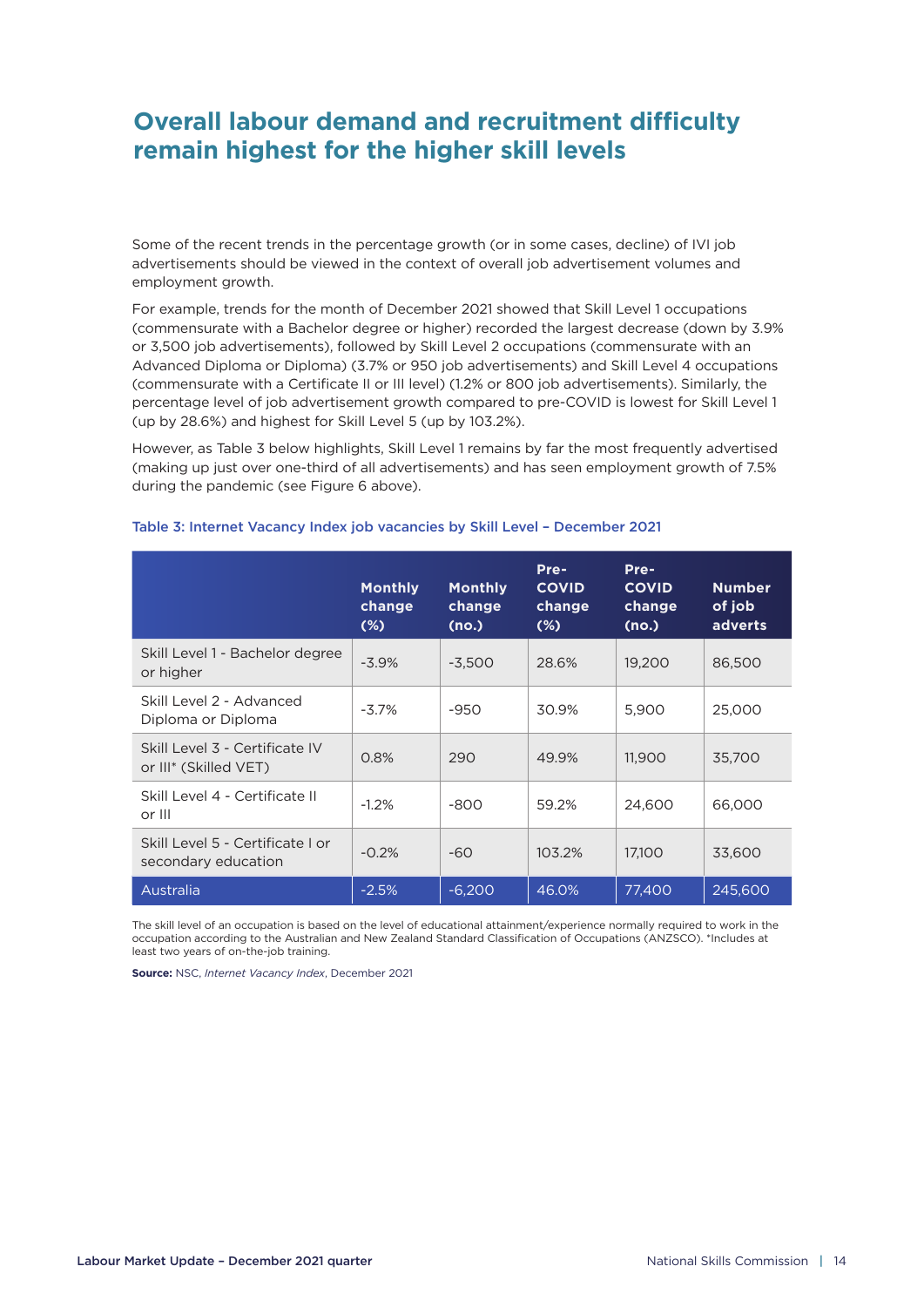Figure 14 shows that higher-skilled occupations also remain more difficult to recruit for compared with lower-skilled occupations, with difficulty rates for recruiting employers of 62% (for Skill Level 1 to 3 occupations) and 52% (for Skill Level 4 and 5 occupations) respectively.



Figure 14: Recruitment difficulty by skill level of occupation (as a proportion of recruiting employers)

**Source:** NSC, *Recruitment Experiences and Outlook Survey,* December 2021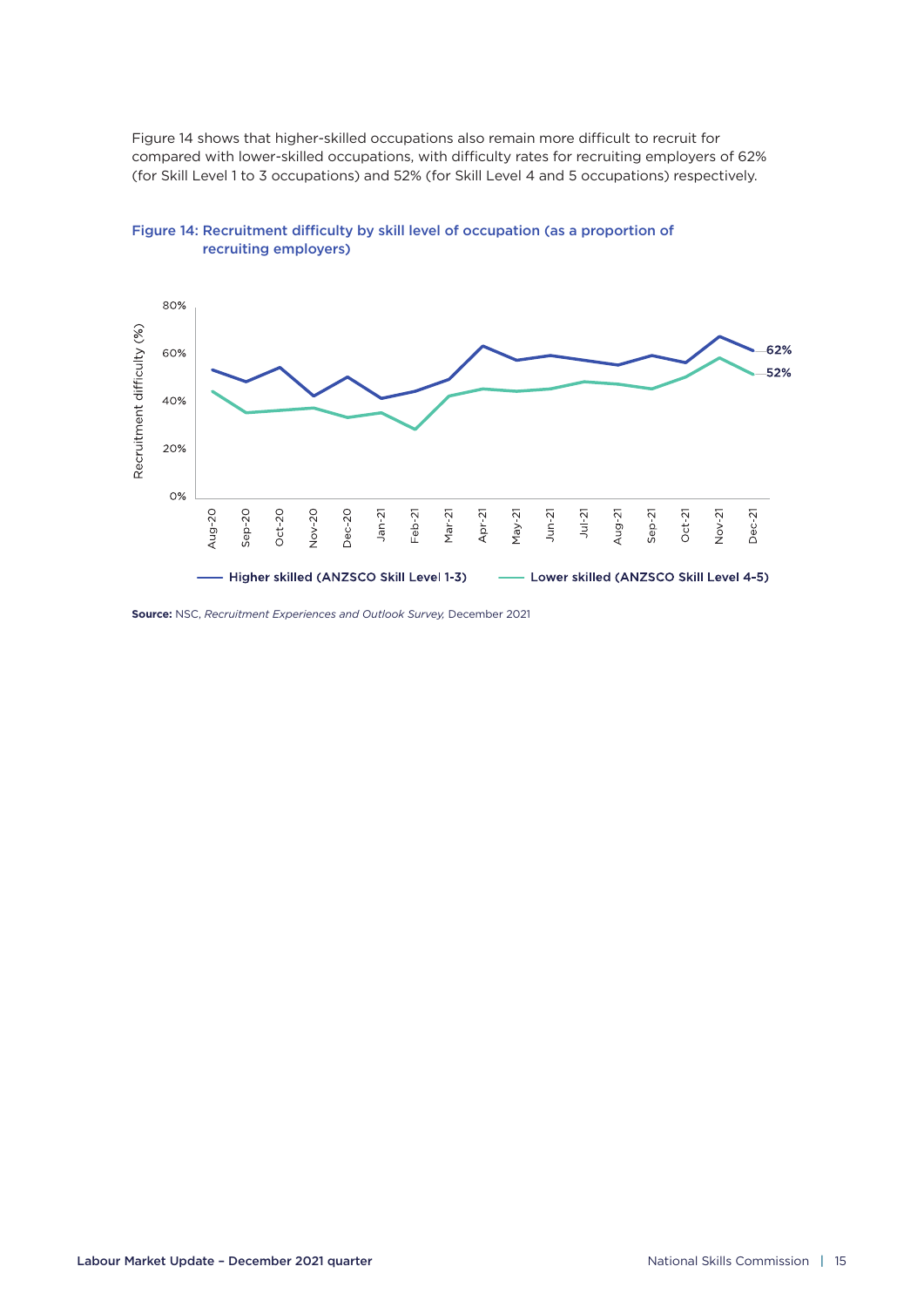# **Skills shortages and labour market tightness are not confined to Australia**

While overall employment growth during the pandemic has been stronger in Australia than in many other developed economies, some of the Australian labour market's characteristics can also be seen overseas. Two key examples of this are job demand (via strong growth in job vacancies) and assessments of skill shortages.

Figure 15 highlights that job vacancies have grown significantly beyond their pre-COVID levels in all of Australia, New Zealand, the United States and the United Kingdom, suggesting that all four economies are currently facing increased labour market tightness.



Figure 15: Job vacancies in Australia, New Zealand, United Kingdom and United States, 2020 to 2021

**Source:** NSC, *Internet Vacancies Index,* seasonally adjusted, December 2021; New Zealand Ministry of Business, Innovation and Employment *Quarterly Jobs Online Index*, seasonally adjusted, September 2021; U.S. Bureau of Labor Statistics, *Job Openings and Labor Turnover Survey,* US job openings: total nonfarm, rate, monthly, seasonally adjusted; UK Office for National Statistics, *UK Vacancies per 100 employee jobs, Vacancy Survey.*